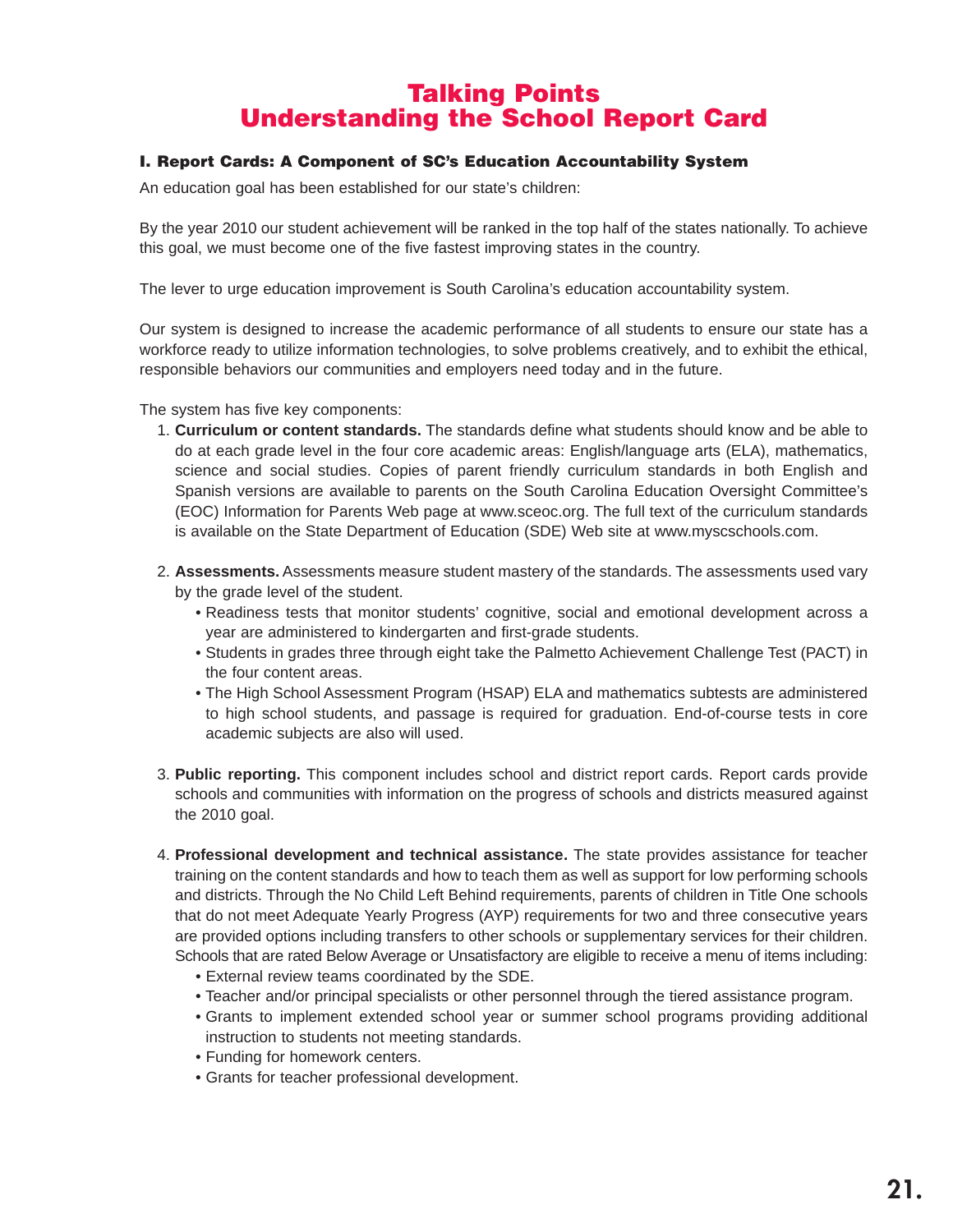5. **Rewards and Intervention.** Recognition is provided to high performing and rapidly improving schools through the Palmetto Gold and Palmetto Silver Rewards Program. There is a set of prescribed interventions in the state with schools and school districts that are not improving. Additional interventions for Title One schools were added through No Child Left Behind (contact SDE for more information).

# **II. Purposes of the Report Cards**

How is our school performing? Are we serving all students well? Which information helps us determine how our school performance can be developed? How can we use the information to promote stronger schools and districts and increase student achievement?

The annual school report cards provide educators and citizens with information to evaluate the performance of schools.

They are excellent sources to begin conversations about the school's strengths and challenges among educators, students, parents and local citizens.

Report cards are an annual publication that schools and communities can use to chart progress over time.

The report cards serve four main purposes:

- 1. to inform parents and the public about the school's performance;
- 2. to assist in addressing the strengths and weaknesses within a particular school;
- 3. to recognize schools with high performance; and
- 4. to evaluate and focus resources on schools with low performance.

Report cards are issued annually to schools by November 1 and to parents no later than November 15. Report cards may be mailed directly to parents from the SDE or sent home with students by school leaders.

The results for each school and district must be advertised in a local, audited newspaper of general circulation within 45 days of the report card release.

There are six forms of the report cards, depending upon the school level:

Primary schools (enrolling students in kindergarten through 2nd grade) Elementary schools Middle schools High schools Career/technology centers School districts SC special schools (e.g. Wil Lou Gray Academy or the S.C. School for the Deaf and Blind).

Although report card contents are tailored to the grade levels included within the school or district, every report card includes the following components:

General information; Performance ratings and Adequate Yearly Progress notification; Standardized test results by student demographic groups and grade levels; School profile information; School Principal and SIC narrative; and Survey results.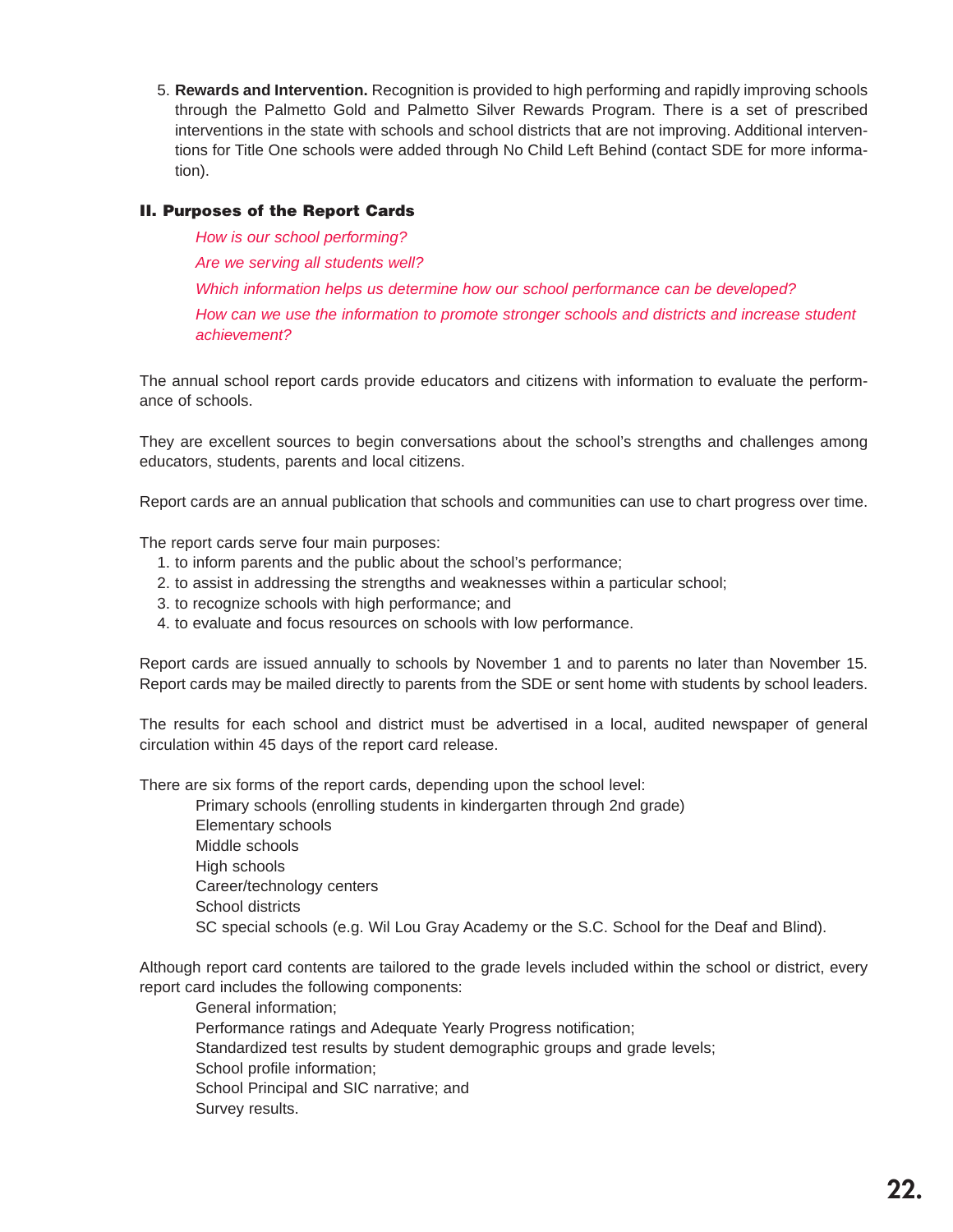# **III. Report Card Components**

## ❚ **General Information**

The name, location, enrollment, leadership of the school and the year on which the report card information is based are printed on the report card cover.

General information can create opportunities for school and community dialogue. For example, the name of the school can spark questions like, "Is the school named for a historical figure? How was the school named? Is the name a source of community unity?"

The address of a school can be another discussion point. "Which neighborhoods does the school serve? What are the students' living conditions? What community resources are available to educators, students, and their families? How long has the school been at that address?"

The enrollment and grade structure of a school are factors in some communities. Communities may view their schools as too small or too large. Some may believe schools should only serve grades kindergarten though eight or kindergarten though 12, while others believe schools should be structured as grades kindergarten through five for elementary schools, grades six through eight for middle schools and grades nine through 12 for high schools.

District report cards provide general information about district-wide functions that may not be on the school report card. One is the district's fiscal authority or method for generating local revenue. Some school districts have total independence in fiscal matters, while others have no authority or limited authority. Some districts must obtain approval from a county council, legislative delegation or through a referendum. A few districts operate within a statutory cap of millage rates. Information about trustees is the method used to gain membership (elected or appointed), its average number of training hours for the year, and the percent of new members who completed the state-mandated orientation training (contact the SC School Boards Association at www.scsba.org for more information).

The 2010 education goal is stated as a reminder for schools and communities to focus on the long range achievement goal.

Web sites are listed as resources for more information.

## ❚ **Performance Ratings and Adequate Yearly Progress**

Each school receives two ratings – one for absolute performance and one for improvement – and notification of whether or not the school met Adequate Yearly Progress (AYP) requirements.

Five rating terms are applied to the ratings of school performance.

**Excellent** Good Average Below Average Unsatisfactory

The criteria and formulas for calculating a school rating vary according to the grade levels within the school or district (see "Calculating School and District Ratings" section of the tool kit).

#### **Absolute Ratings**

Absolute Ratings report the school's levels of student performance during a school year measured against the 2010 education goal.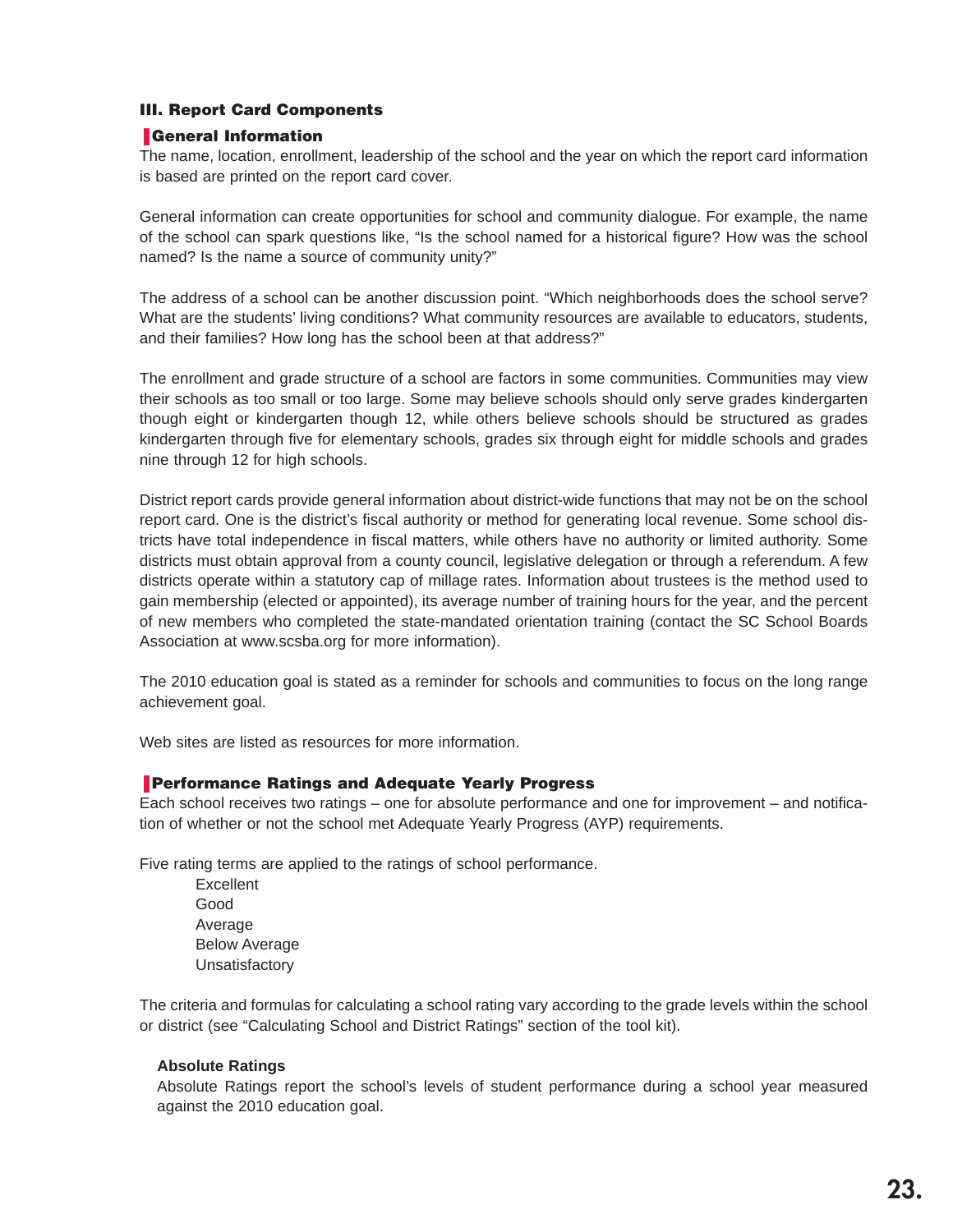Absolute rating criteria vary by school levels:

For primary schools: student attendance rate, pupil-teacher ratios, parent involvement, external accreditation, professional development on early childhood and an environmental program measure.

For elementary and middle schools (grades  $3 - 8$ ): student performance on PACT.

For high schools: exit exam first attempt passage rates, exit exam longitudinal passage rate, eligibility for LIFE scholarships (to be phased out in 2006) and graduation rate. Beginning in 2006, the results of end-of-course tests are to be used.

For career and technology centers: percentage of students who earn a 2.0 or above on the final course grade, the graduation rate, and the percentage of graduates who are placed in either postsecondary instruction, military services or employment.

#### **Improvement Ratings**

The Improvement Rating reports the school's student achievement progress from one school year to the next.

Improvement ratings are based on:

For elementary and middle schools: longitudinally-matched student PACT scores.

For primary schools, high schools, and career and technology centers: cohorts of students.

#### **Adequate Yearly Progress (AYP)**

AYP notification indicates whether a school or district has met annual target requirements of No Child Left Behind.

The types of AYP targets include:

- A required percentage of all students and students in certain demographic groups within a school scoring Proficient or Advanced on the PACT (grades 3-8) or scoring "3" or above on the HSAP (Grades 10-12);
- Test participation rate;
- Attendance rate; and
- Graduation rate.

The number of targets for each school is printed below the notification. **Contact the State Department of Education for more information on how to calculate AYP.**

Performance Ratings and AYP notification for each school or district over a four-year period are featured to mark progress. If a school rated Excellent or Good fails to meet AYP for all students, its Absolute Rating will decrease one level.

The breakdown of ratings for Schools with Students Like Ours is presented in a table below the Absolute Rating. Schools with Students Like Ours are schools with a similar percentage of students eligible for Medicaid services and/or participating in free/reduced lunch program. The information is provided for comparison purposes only and not incorporated into the school rating.

Performance ratings and AYP also create opportunities for school and community dialogue. Are our ratings improving, declining or staying the same? Why? Which AYP targets did we meet and which ones did we not? Why?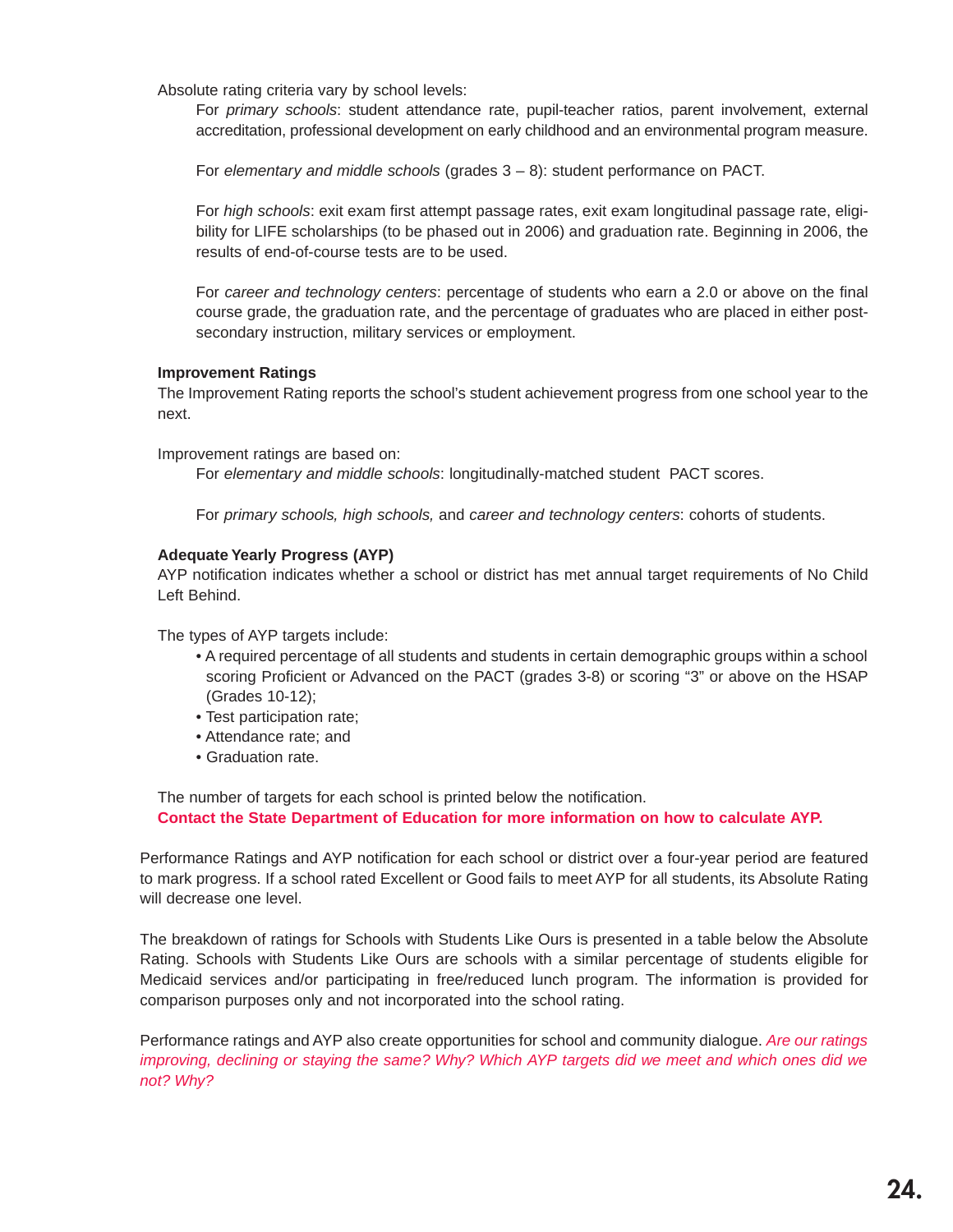## ❚ **Standardized Test Results**

Student performance on standardized tests are displayed both in pie charts and tabular form and compared to similar schools.

In the tabular form, results are presented for each subject area tested and broken out by student gender, ethnicity, disability status, socio-economic status, migrant status, and limited English proficiency status. In the last column of each demographic student group, the state objective is presented to report the target (percent scoring Proficient or Advanced or "3" on HSAP) necessary for the school or district to meet AYP.

Results also are broken out by grade-levels in each subject area tested.

Why disaggregate the data? By disaggregating the data, schools can see if a focus on resources and/or assistance is working. Under the EAA, schools are rewarded in their improvement ratings for significantly improving the achievement levels of historically underachieving student groups.

For primary schools, PACT results of third grade students who attended the primary school as a secondor first-grader are presented in tabular form and are the basis for the test score criterion in AYP.

For elementary and middle schools, PACT results are reported in pie charts for ELA, mathematics, science and social studies and in tabular form for ELA and mathematics.

For high schools, results of longitudinal passage rate on the BSAP exit exam (to be phased out in 2006) and first attempt HSAP are reported in tabular form. Other performance results displayed are percent of seniors eligible for the LIFE scholarships to four-year institutions (must pass both SAT/ACT score requirement and grade point average set by the state) and graduation rate.

Test results are used to address questions such as Which groups of students are meeting expectations, and which groups are not progressing? In which content areas is performance stronger? At which grade levels? Do students perform higher relative to the requirements as they move through the school?

#### ❚ **School or District Profile Information**

The school profile page provides information to understand better the conditions, opportunities and challenges the school faces.

The information includes (but is not limited to) expenditures, teacher qualifications, student and teacher attendance rates, opportunities in the arts, character education programs, parent conference rates, and student suspensions and expulsions for violent and/or criminal offenses.

The percentage of highly qualified teachers and the percentages of high quality teachers in low poverty and high poverty schools are reported to comply with No Child Left Behind.

The information is divided among three categories: students, staff and school programs. Information from Schools With Students Like Ours and the state median also are presented to enable comparisons.

School profile information can spark discussions and changes to foster high performance. Are our school's attendance rates for students and teachers improving or declining? What are the trends in our expenditures per student, and how do they compare to trends in our performance ratings? How do our average teacher salary, percent with advanced degrees, and percent of highly qualified teachers compare to the state median? Is participation in special programs (e.g. percent eligible for gifted and talented, percent enrolled in high school credit courses, etc.) increasing or declining?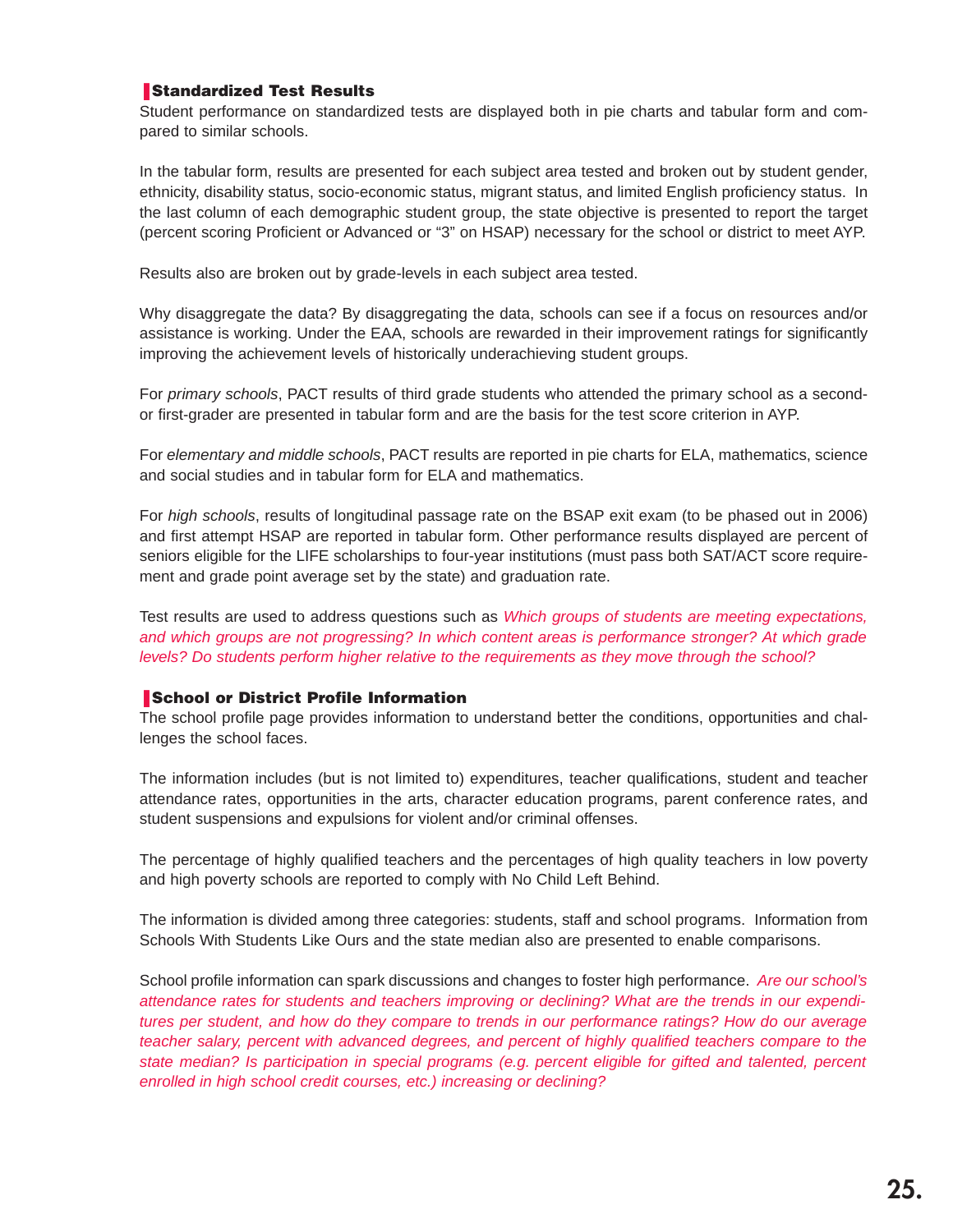## ❚ **School or District Narrative**

The school principal, in conjunction with the School Improvement Council, publishes a narrative about the school's accomplishments and its plans to address any barriers to increasing student achievement.

How does the narrative by the principal and SIC expand upon student achievement results?

#### ❚ **Survey Results**

Results of surveys of teachers, students and parents evaluating their school's learning environment, social and physical environment and home-school relations are provided to supplement the statistical information.

Surveys are distributed by the SDE each spring to assess the learning environment, social and physical environment and home-school relations of the school. Each survey includes about 42 questions.

Survey item results are provided to schools. Surveys are administered to all teachers and to students and their parents in grades five, eight, and 11, or in the highest grade in their school.

Are there significant differences among the responses by teachers, students or parents to the three summary questions? What are potential reasons for the differences? How do the evaluation results compare with other information on the report card? What are the strengths and weaknesses of parental involvement activities at our school? Are parents encouraged to volunteer in the school? Are there any significant changes from last year's results?

# **IV. Closing Remarks**

The strength of the report card lies in the efforts of educators, staff, parents, students, and citizens to understand the factors that impact student achievement and to foster positive actions.

We at [name of school] invite you to be a part of our actions to drive understanding and positive change.